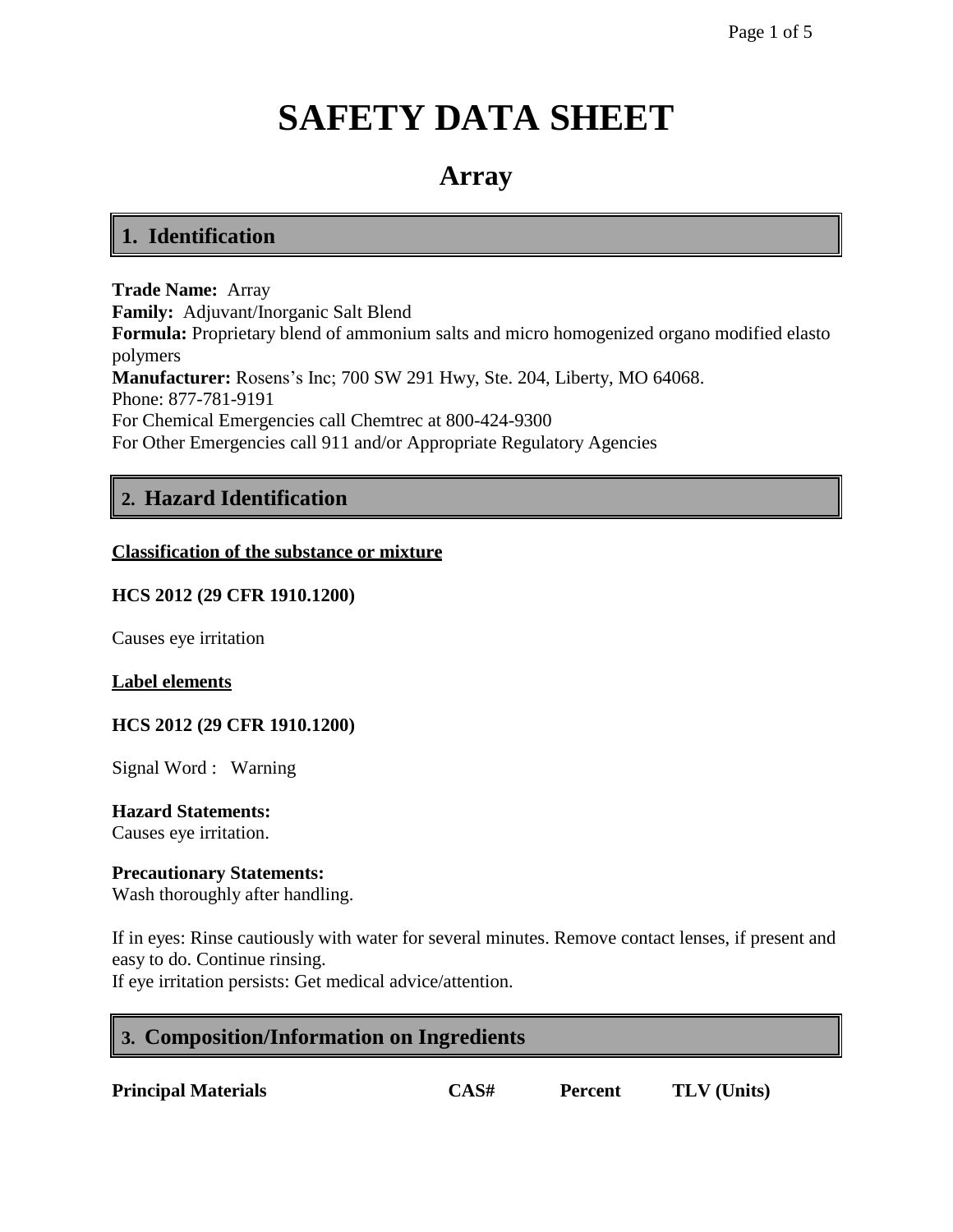Polymeric viscosity modifier\* Less than 7% 15 mg/m<sup>3</sup>

Ammonium Sulfate 7783-20-2 Less than 96% Not established

Proprietary blend of ammonium salts and micro homogenized organo modified elasto polymers.

\*The specific chemical identity and/or exact percentage (concentration) of composition has been withheld as a trade secret.

# **4. First Aid Measures**

## **IF SWALLOWED:**

- Call a doctor or poison control center immediately.
- Have person sip a glass of water if able to swallow.
- Do not induce vomiting unless told to by a poison control center or doctor.
- Do not give anything by mouth to an unconscious person.

## **IF IN EYES:**

- Rinse cautiously with water for several minutes. Remove contact lenses, if present and easy to do. Continue rinsing.
- If irritation persists, call a poison control center or doctor for treatment advice.

## **IF ON SKIN:**

- Take off contaminated clothing.
- Rinse skin immediately with plenty of water for  $15 20$  minutes.
- Call a poison control center or doctor for treatment advice if irritation persists.

## **IF INHALED:**

- Move person to fresh air.
- If person is not breathing call 911 or an ambulance, then give artificial resuscitation.
- Call a poison control center or doctor for treatment advice.

# **5. Fire-Fighting Measures**

**Flash Point (TCC):** Greater than 200 F

**Flammability Limits:** Not Established

**Extinguishing Media:** Carbon dioxide or dry chemicals for small fires; alcohol foam, universal foam or water spray for large fires.

**Special Fire Fighting Procedures:** Wear self-contained breathing apparatus and full protective gear when entering confined areas.

**Unusual Fire and Explosion Hazards:** Avoid dispersion of dust in air.

# **6**. **Accidental Release Measures**

**Spill Response:** For wet material, dike spill and absorb with inert material and collect for disposal. Caution: Wet material is slippery. For dry powder, sweep or scoop-up and collect for disposal. Avoid creating dust clouds and breathing dust. Spills or releases to the environment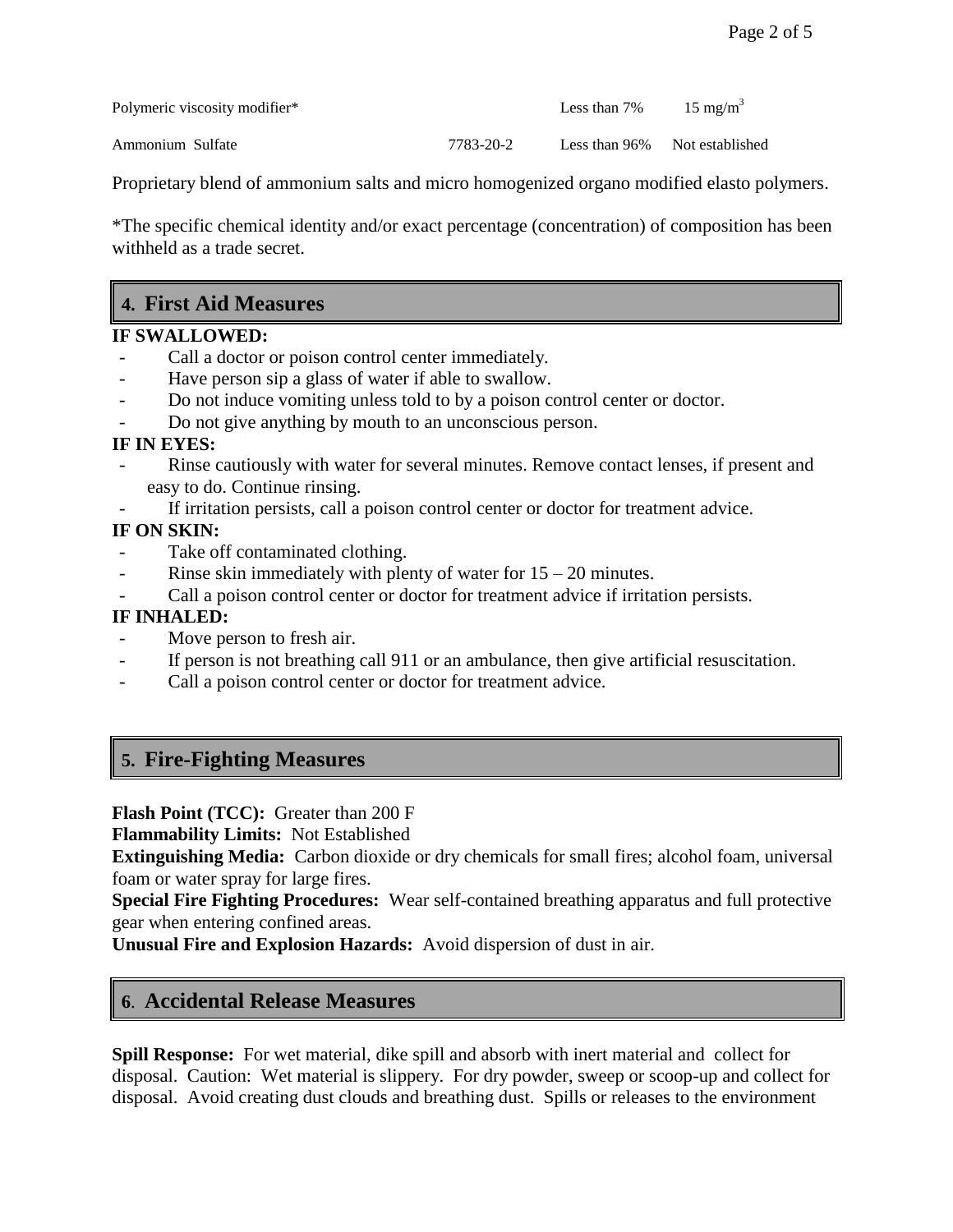may be reportable to the National Response Center (800-424-8802) and to state and/or local agencies.

# **7. Handling and Storage**

**Handling & Storage Precautions:** Use only with adequate ventilation. Avoid contact with skin or eyes. Avoid prolonged or repeated breathing of vapor, dust, or spray mists. Avoid contact with eyes, skin and clothing. Do not take internally. In case of eye contact, flush with large amounts of water and get medical attention. Always wear protective gear. Keep product cool and dry in sealed original containers.

**Other Precautions:** Keep container tightly closed and upright when not in use. Follow good industrial practices with regard to housekeeping and personal hygiene. Keep out of reach of children.

## **8. Exposure Controls / Personal Protection Information**

**Eye Protection -** Tight fitting goggles are recommended to reduce exposure to eyes if high dust concentration exists.

**Skin Protection -** For operations where contact can occur, wear impervious gloves.

**Respiratory Protection -** Wear a properly fitted NIOSH/MSHA approved respirator whenever exposure to dust is likely unless levels are below applicable limits.

**Ventilation Recommended -** Ventilation adequate to keep hazardous ingredients below their TLV.

**Other Protection -** For operations where contact can occur, wear clothing to limit skin contact. A safety shower and eye wash facility should be available.

# **9. Physical Chemical Properties**

**pH (1% Solution):** 6.2 **Boiling Range:** NA **% Volatile by Volume:** 4-7 **Specific Gravity:** N/A **Solubility in Water:** Disperses easily **Evaporation Rate (Water = 1):** N/A **Appearance & Odor:** White crystalline powder, bland odor. **Bulk Density:** 56 - 58 lbs./cu.ft.

# **10. Stability and Reactivity**

**Stability:** Stable **Conditions to Avoid:** Fire and excessive heat. **Hazardous Polymerization:** Will not occur. **Materials to Avoid:** Strong oxidizing agents, acids, bases, chlorates, nitrates **Hazardous Decomposition Products:** Thermal decomposition products may include: ammonia, sulfur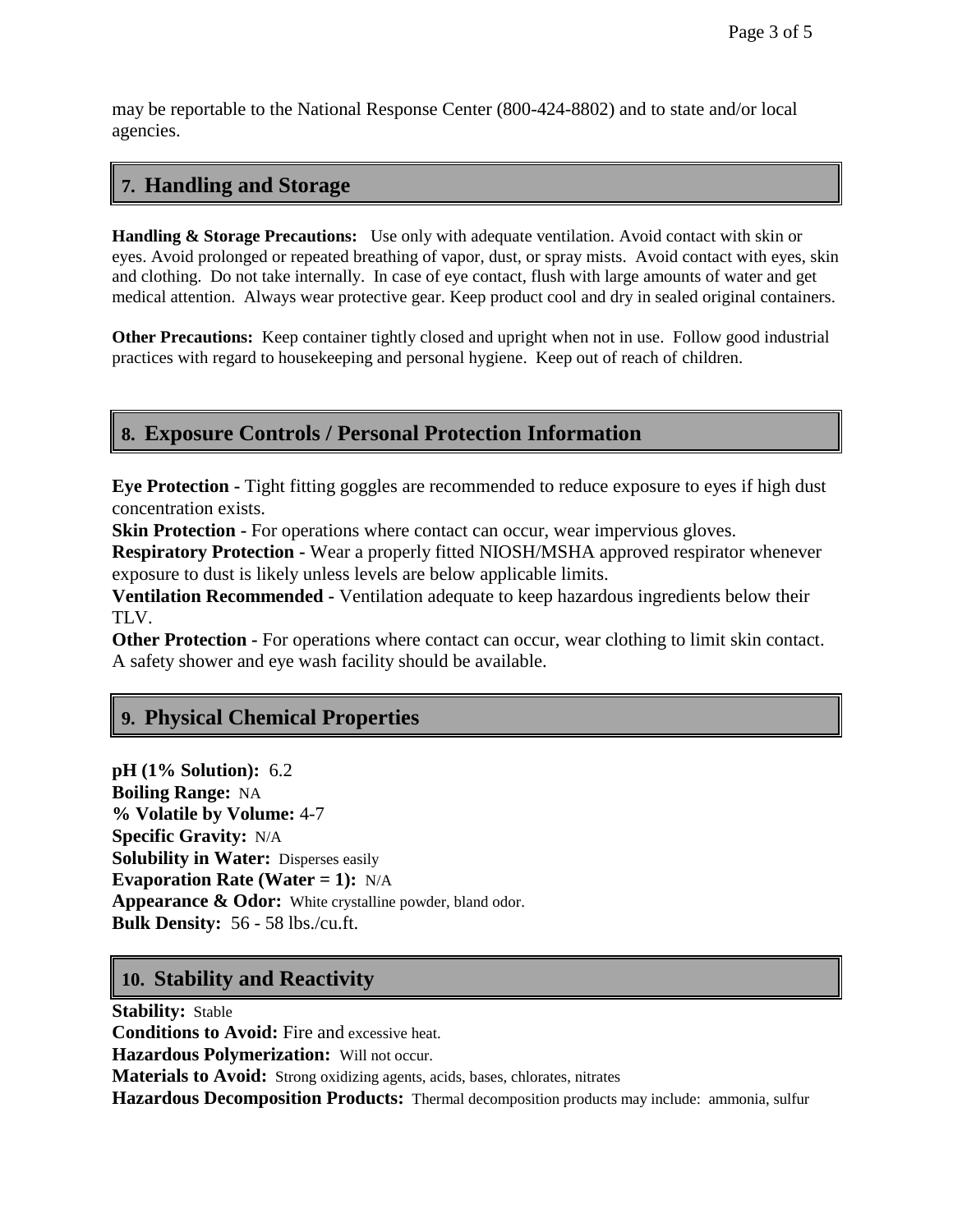trioxide and oxides of carbon.

# **11. Toxicological Information**

Not toxic. Causes eye irritation.

# **12. Ecological Information**

N/A

# **13. Disposal Considerations**

Follow federal, state and local regulations regarding health and pollution.

Dispose of at landfill or dissolve in a suitable solvent and incinerate in accordance with federal, state and local regulations.

Material is not a hazardous waste under current RCRA regulations.

## **14. Transport Information**

**DOT** Not regulated **TGD** Not Regulated **IMDG** Not Regulated **IATA N**ot Regulated

# **15. Regulatory Information**

**ACGIH Threshold Limit Value:** Not established for mixture **Carcinogen-NTP Program:** NO **Carcinogen-IARC Program:** NO

## **16. Other Information**

## **NFPA-Classification**

Health: 1 slight Flammability: 0 minimal Instability or Reactivity : 0 minimal